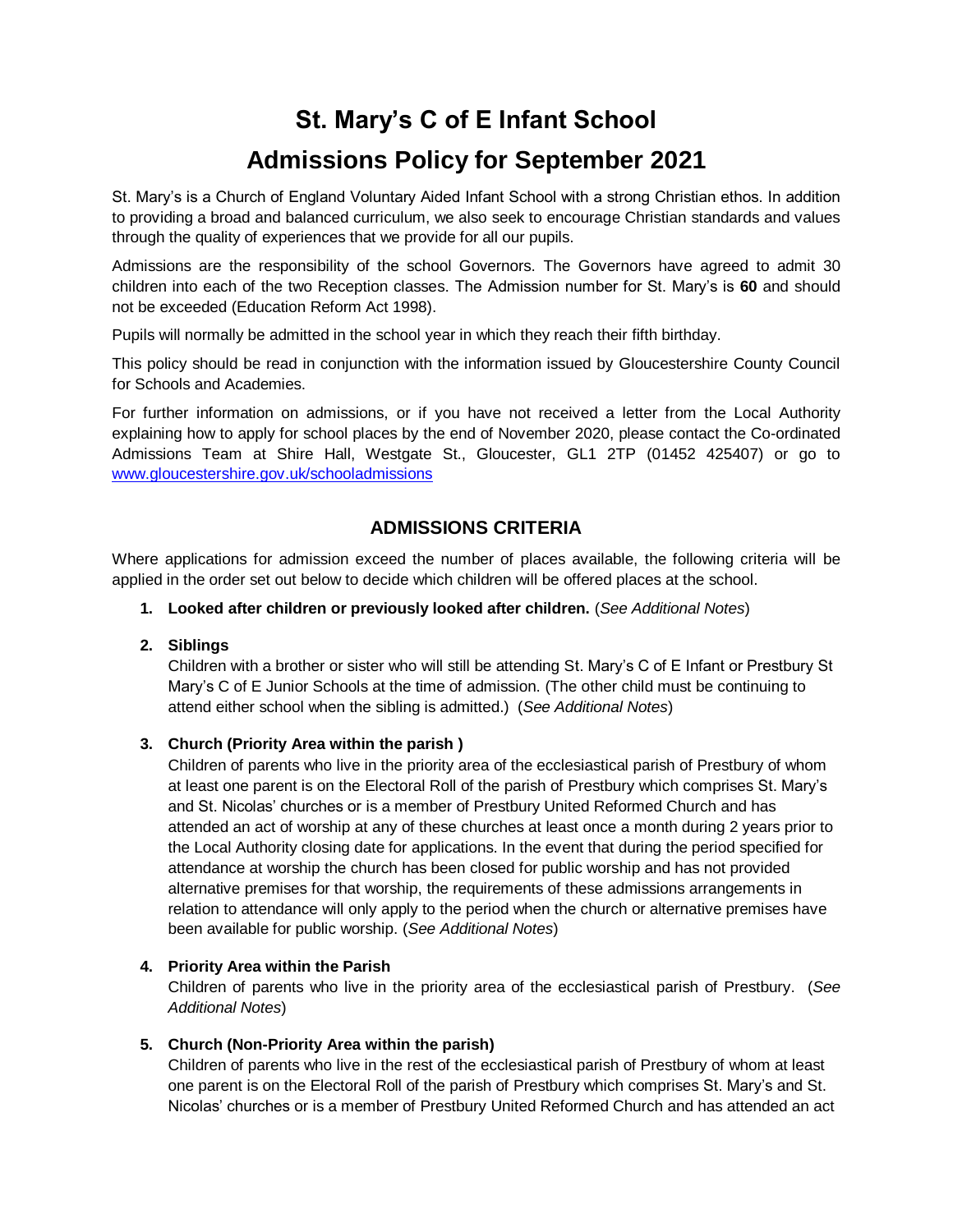of worship at any of these churches at least once a month during 2 years prior to the Local Authority closing date for applications. In the event that during the period specified for attendance at worship the church has been closed for public worship and has not provided alternative premises for that worship, the requirements of these admissions arrangements in relation to attendance will only apply to the period when the church or alternative premises have been available for public worship. (*See Additional Notes*)

### **6. The Non-Priority Area within the Parish**

Children who live in the rest of the ecclesiastical parish of Prestbury . *(See Additional Notes)*

### **7. Outside the Parish**

Children who live outside the ecclesiastical parish of Prestbury. *(See Additional Notes)*

### **Additional Notes**

#### **The Ecclesiastical Parish of Prestbury**

A map of the ecclesiastical parish of Prestbury is available from the school office and on the school website [www.prestburystmarysfederation.co.uk/.](http://www.prestburystmarysfederation.co.uk/) Addresses can also be checked by entering the postcode on the website 'A Church Near You' - [www.achurchnearyou.com/](http://www.achurchnearyou.com/)

#### **Priority Area within the Parish**

- a) Addresses on Bouncers Lane and areas to the east of that road.
- b) Addresses on The Burgage, Bowbridge Lane, Spring Lane and areas to the east of those roads.
- c) Addresses on Tatchley Lane, Chiltern Road, Glebe Road and Newland Court.
- d) Numbers 313 to 333 and 314A/314 to 344A/344 Prestbury Road (being that part of Prestbury Road lying between the junction of Priors Rd and and Bouncers Lane to the south, and the junction of Laurel Drive and Tatchley Lane to the north ).

A map of this area and a list of the included roads are available in the school office and on the school website.

#### **Oversubscription (Criterion 2)**

In the event of oversubscription in this criterion places will be allocated to children in the following order:

- a) Those who live in the priority area of the parish.
- b) Those who live in the non-priority area of the parish.
- c) Those who live outside the parish.

The places will be allocated within each category to those with the strongest geographical claim, measured in a straight line from the Ordnance Survey address point of the child's permanent home address (including flats), to the Ordnance Survey address point of the school, using the Local Authority's computerised measuring system: with those living closer to the school receiving the higher priority. In the event that two or more children have the same distance measurement, a process of random allocation will be followed by the Governing Body and overseen by an independent observer.

#### **Oversubscription (except for criterion 2)**

Places in each criterion will be allocated to those who have the strongest geographical claim measured in a straight line from the Ordnance Survey address point of the child's permanent home address (including flats); to the Ordnance Survey address point of the school, using the Local Authority's computerised measuring system; with those living closer to the school receiving the higher priority. In the event that two or more children have the same distance measurement, a process of random allocation will be followed by the Governing Body and overseen by an independent observer.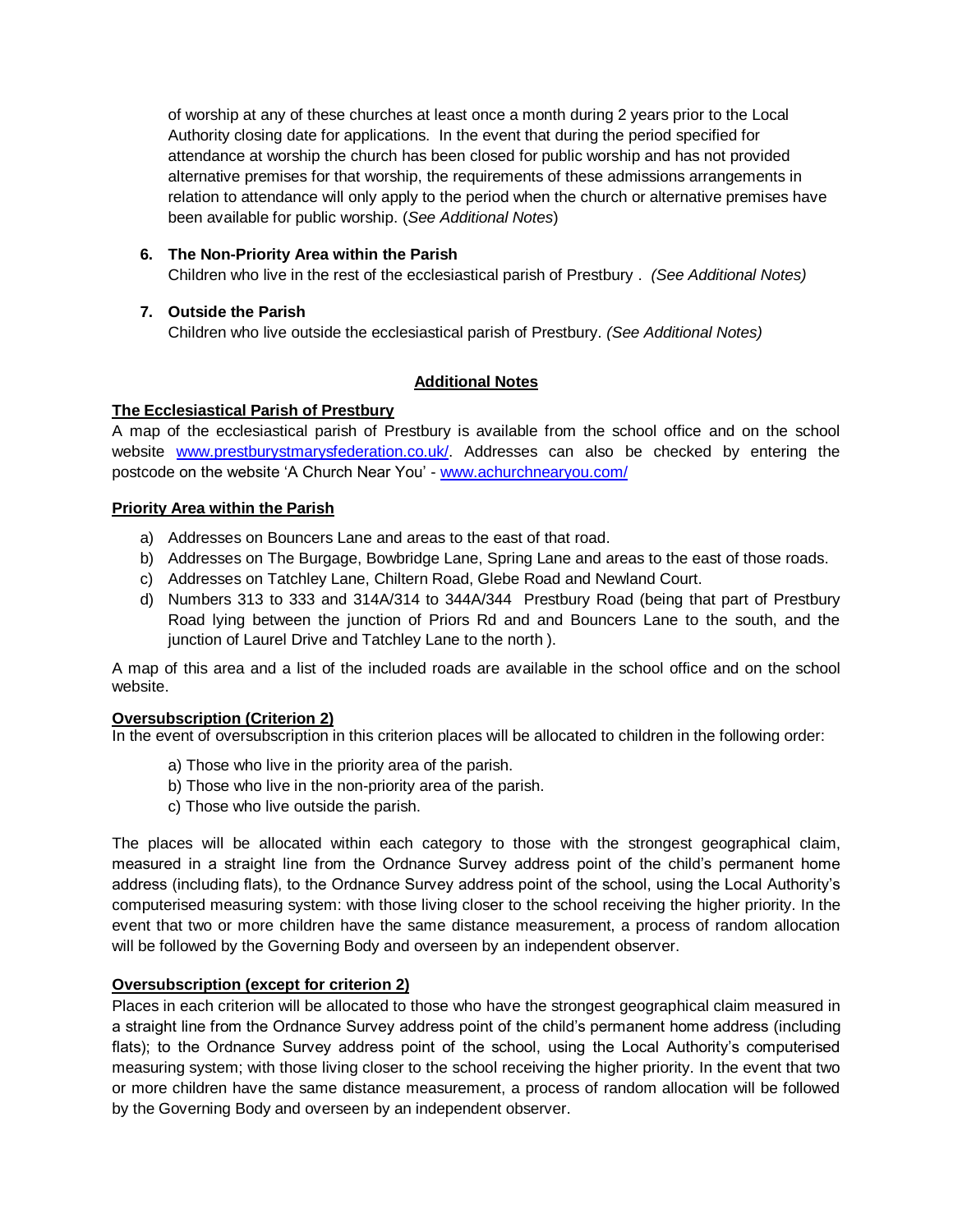### **Application under criterion 1**

The 2021 School Admissions Code (the Code) requires children who appear (to the admission authority) to have been in state care outside of England and ceased to be in state care as a result of being adopted to be given equal first priority in admission arrangements, alongside looked after children (LAC) and children who were previously looked after by English local authorities (PLAC). This advice refers to these children as internationally adopted previously looked after children – "**IAPLAC"**.

A 'looked after child' (1) or a child who was previously looked after but immediately after being looked after became subject to an adoption (2) child arrangements order (residency order) (3) or special guardianship order (4).

(1) A 'looked after child' is a child who is (a) in the care of a local authority, or (b) being provided with accommodation by a local authority in the exercise of their social services functions (see the definition in Section 22(1) of the Children Act 1989) at the time of making an application to a school. In Gloucestershire, such children are referred to as Children in Care.

(2) This includes children who were adopted under the Adoption Act 1976 (see section 12 adoption orders) and children who were adopted under the Adoption and Children's Act 2002 (see section 46 adoption orders).

(3) Under the provisions of section 12 of the Children and Families Act 2014, which amend section 8 of the Children Act 1989, residence orders have now been replaced by child arrangements orders.

(4) See Section 14A of the Children Act 1989 which defines a 'special guardianship order' as an order appointing one or more individuals to be a child's special guardian (or special guardians).

### **Application under criterion 2**

We follow the Local Authority definition of a sibling as ''a brother or sister, half brother or sister, adopted brother or sister, step brother or sister or the child of the parent/carer's partner as well as children brought together by a same sex civil partnership. In every case, the child must be living in the same family unit at the same address."

#### **Applications under criteria 3 and 5**

The Electoral Roll of the ecclesiastical parish of Prestbury should not be confused with the parliamentary electoral register for the civil parish. To qualify for inclusion on the Electoral Roll of the parish the following criteria must be met:

- Be aged 16 years or over.
- Be baptised.
- Be a lay member of the Church of England.
- Be either resident in the ecclesiastical parish, or for the previous six months have habitually attended public worship in the parish.

Further information and an application form are available from the Prestbury parish website [www.prestbury.net/electoral\\_roll.htm](http://www.prestbury.net/electoral_roll.htm)

A member of Prestbury United Reformed Church will have been formally received into church membership by the decision of a Church Meeting and their name recorded on the church Membership Roll.

Applications must be supported by a completed Supplementary Information Form (SIF) which can be downloaded from the school website and must signed by one of the Prestbury parish clergy after consultation with the church wardens, or signed by the Prestbury URC minister after consultation with the church elders, confirming the parent's Christian commitment and regular attendance at St. Mary's, St Nicolas' churches, or Prestbury URC. If a family has moved into the parish during the last two years, and wish to apply under these criteria, they must also provide a Supplementary Information Form signed by their previous parish priest or minister confirming that they have met the requirements for admission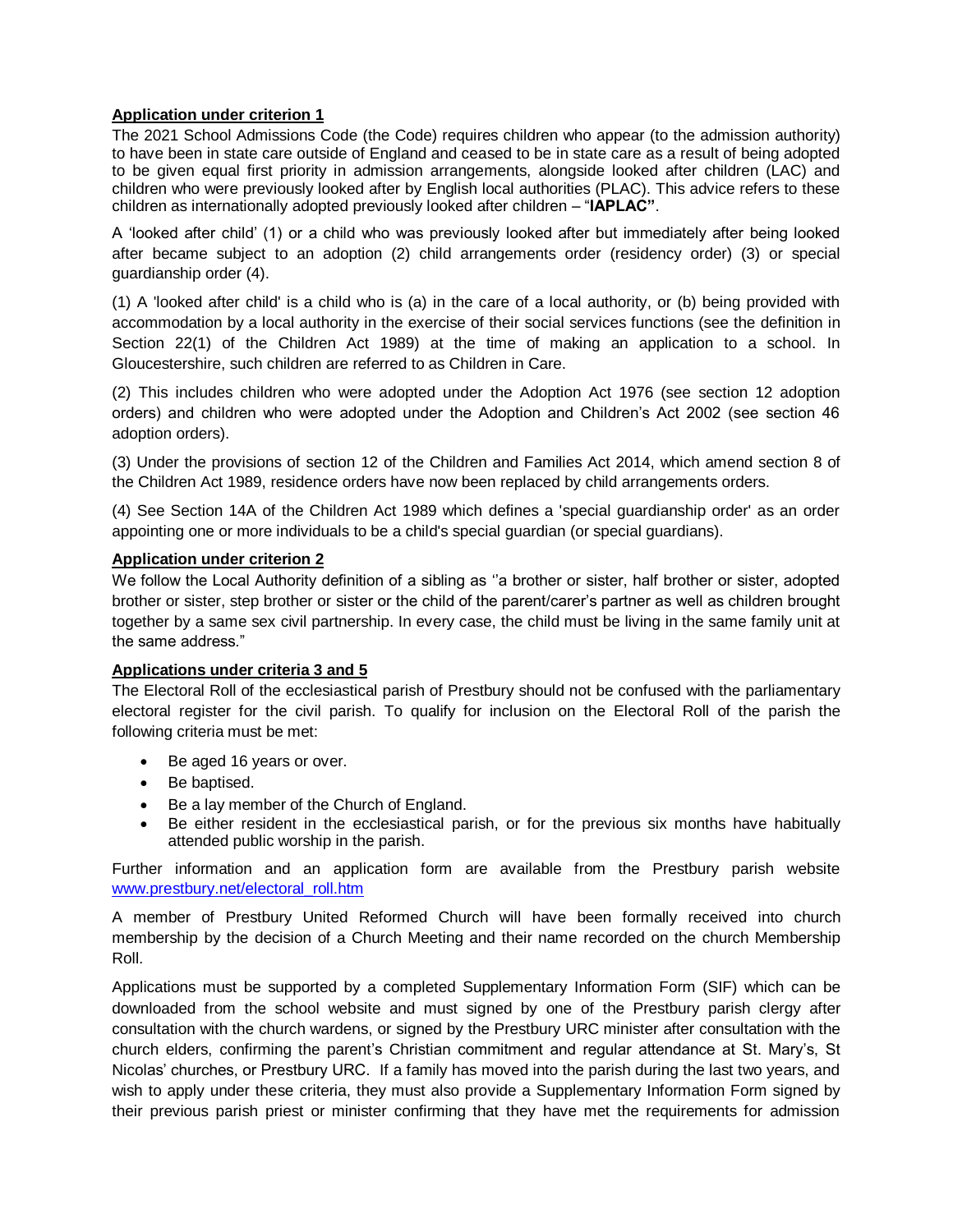under these criteria.

## **The completed Supplementary Information Form must be received by the school by the closing date for admissions.**

### **Children with an Education, Health and Care Plan (EHCP)**

Children who have an Education, Health and Care (EHCP) Plan are placed in schools through the arrangements set out in the SEN Code of Practice and not through any admission criteria. Governing Bodies are required by Section 324 of the Education Act 1996 to admit a child with an Education, Health and Care Plan that names the school, even if the school is full. Parents of children with an EHCP should contact their child's casework officer for any further information.

### **Waiting Lists**

If demand exceeds places available, the Governors will keep a waiting list of the names of applicants ranked into ascending order, based on the criteria above. The waiting list will be held for at least the first two terms until the end of December. Parents must contact school after this date if they wish to remain on the waiting list.

### **Fair Access Protocols**

The school has signed up to the in-year Fair Access Protocols held by the Local Authority. Should a vulnerable child within these Protocols require a place at the school, they will take precedence over any child on the waiting list.

### **In-Year Admissions**

For in-year applications only, parents should apply directly to their preferred school.

### **Appeals**

Parents/Carers have a right to appeal against refusal by the Governing Body to admit their child to the school and are advised to follow the advice given in the **Primary Guidance Booklet** from [www.gloucestershire.gov.uk/startingprimary.](http://www.gloucestershire.gov.uk/startingprimary) If you wish to appeal formally then a request in writing must be submitted to the school. Independent Appeals will then be arranged by the Governing Body assisted by the Local Authority and conducted in accordance with the Code of Practice on Admission Appeals. We would appreciate any appeals to be sent to the school by **21st May 2021**. Further details of the appeals procedure are available by contacting the school.

#### **Changing Address**

If you are moving home then we follow the advice in the **Primary Guidance Booklet**. We will also require the same proof of the intended move and if the move has not been made by the closing date for admissions we cannot use the new address for allocation purposes. If your address changes after the closing date, please keep us informed as we will then be able to use your new address for correspondence, any future allocations and waiting list positions.

### **Children of UK Service Personnel and other Crown Servants (including diplomats)**

In line with the Schools Admissions Code (December 2014) we do not guarantee a place at the school but we can use the address to which the family is being posted for allocation purposes before the family has arrived there, provided the application is accompanied by an official government letter. Please see the LA **Service Personnel Protocol** at [www.gloucestershire.gov.uk/education-and-learning/school](http://www.gloucestershire.gov.uk/education-and-learning/school-admissions-scheme-criteria-and-protocol/school-admission-protocols/)[admissions-scheme-criteria-and-protocol/school-admission-protocols/](http://www.gloucestershire.gov.uk/education-and-learning/school-admissions-scheme-criteria-and-protocol/school-admission-protocols/)

### **Summer Born Children**

Please see the **Summer Born Information Sheet** at [www.gloucestershire.gov.uk/startingprimary.](http://www.gloucestershire.gov.uk/startingprimary) If you are considering deferring your child's entry into Reception please discuss this with the Headteacher by 1<sup>st</sup> March 2021 to allow time for consideration before the LA deadline for deferral applications of 31<sup>st</sup> March.